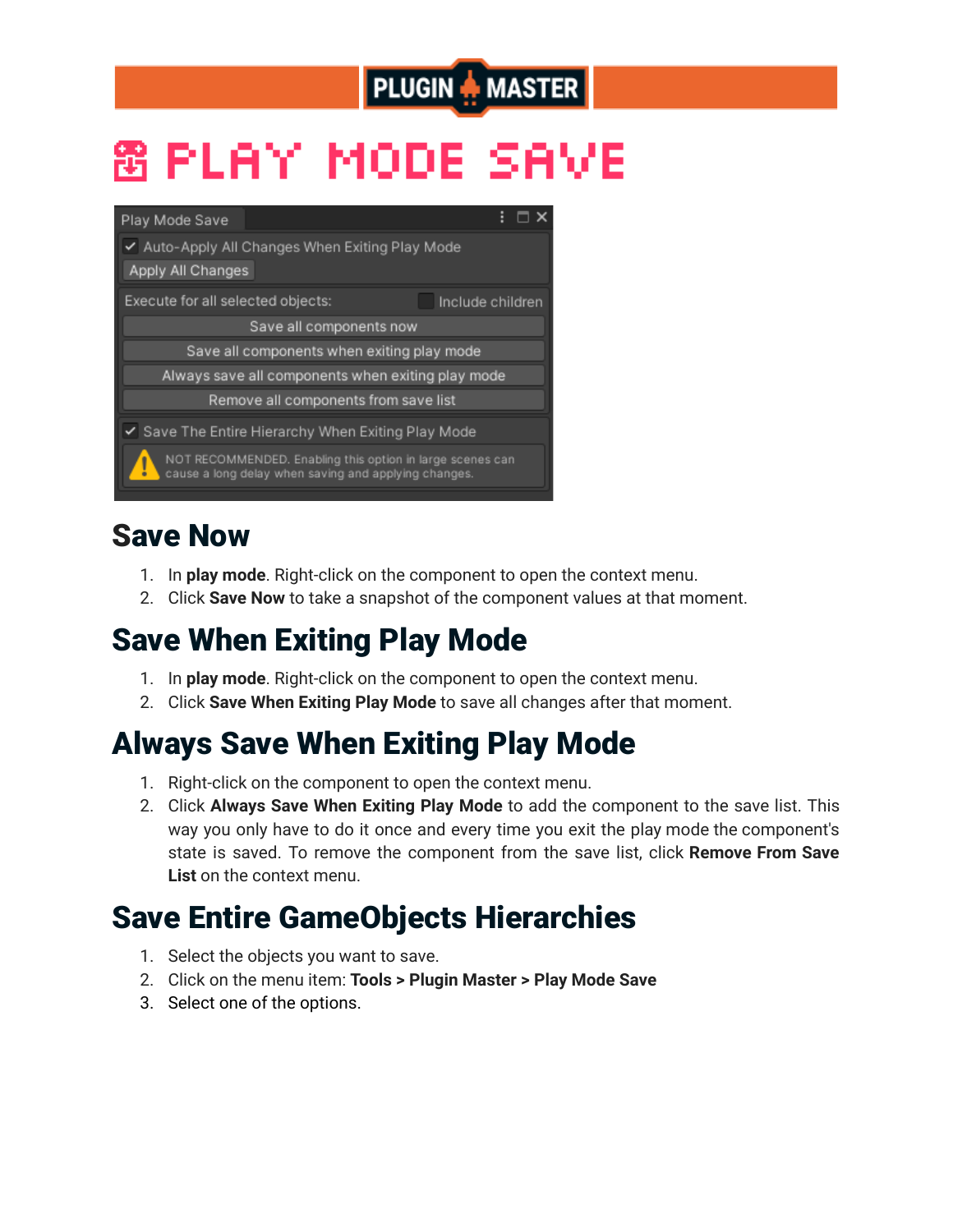

### Save The Entire Hierarchy [Not Recommended]

This option is not recommended because in large scenes it can cause a long delay when saving and applying changes. **Try it at your own risk**.

- 1. Select **Save The Entire Hierarchy When Exiting Play Mode**.
- 2. Exit play mode.

#### **Save Indicator M Cube** 画

After selecting a component to save, an indicator appears in the hierarchy in front of the game object that contains that component. if you click on that indicator, a message will be displayed on the console showing which components of that object are being saved.

#### Save ScriptableObjects



1. Right-click on the ScriptableObject to open the context menu.

2. Click **Save Now**.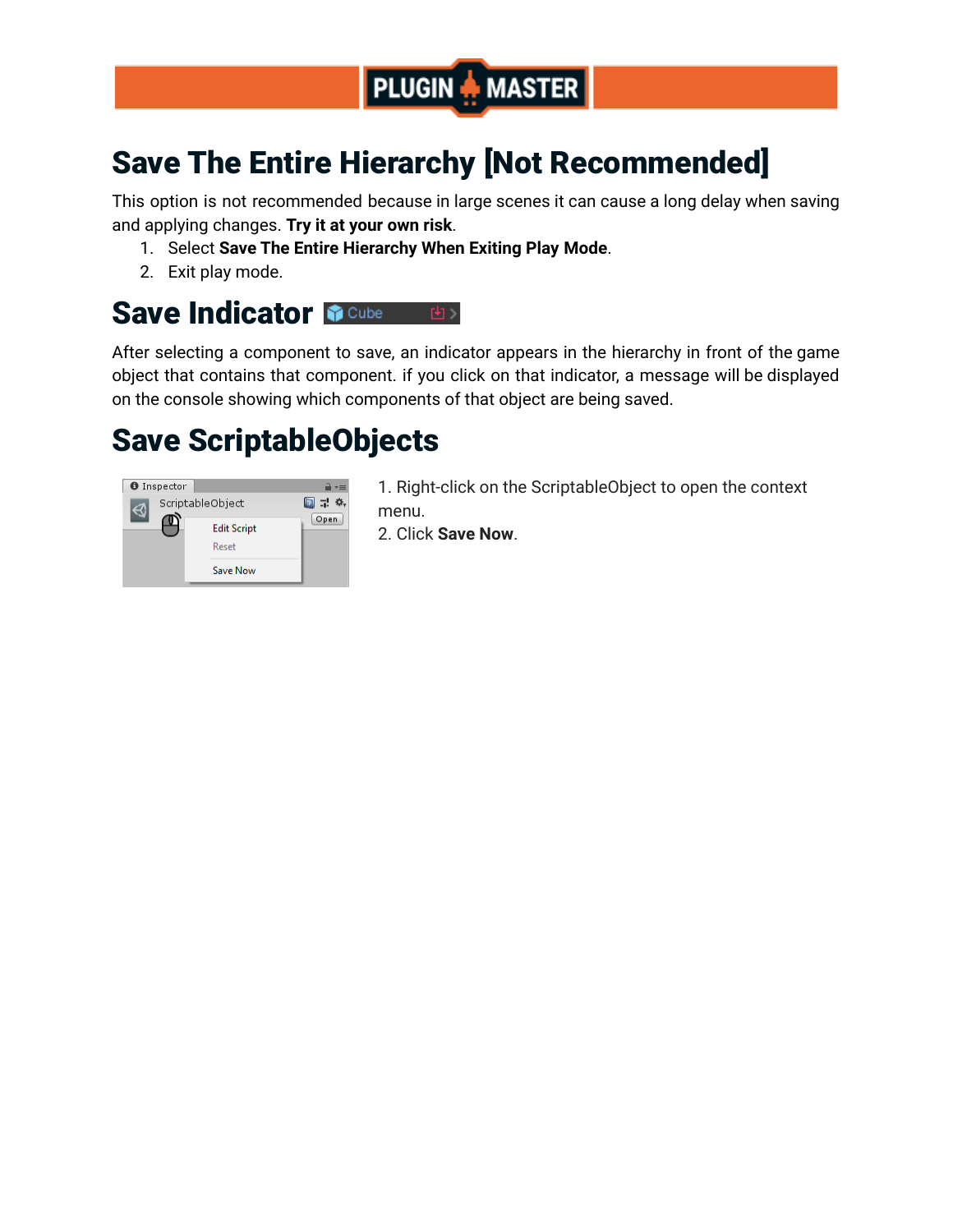

#### Auto-Apply All Changes

- 1. In **edit mode**, click on the menu item: **Tools > Plugin Master > Play Mode Save**
- 2. Select **Auto-Apply All Changes When Exiting Play Mode**.
- 3. In **play mode**. Right-click on the component to open the context menu.
- 4. Click **Save Now** or **Save When Exiting Play Mode**.
- 5. Exit play mode.

#### Manually Apply All Changes

- 1. In **edit mode**, click on the menu item: **Tools > Plugin Master > Play Mode Save**
- 2. Deselect **Auto-Apply All Changes When Exiting Play Mode**.
- 3. In **play mode**. Right-click on the component to open the context menu.
- 4. Click **Save Play Mode Changes** or **Save When Exiting Play Mode**.
- 5. Exit the play mode.
- 6. Click on the menu item: **Tools > Plugin Master > Play Mode Save**
- 7. Click on the button **Apply All Changes**. Applying all changes also instantiates objects created in play mode.

#### Manually Apply Changes To One Component

- 1. In **Edit mode**. Right-click on the component to open the context menu.
- 2. Click **Apply Play Mode Changes**.

#### Save Objects Created In Play Mode

If you save components of an object created in play mode when entering **edit mode**, new objects are added to the scene automatically if **auto-apply** is enabled or manually by pressing the **Apply All Changes** button in the Play Mode Save window.